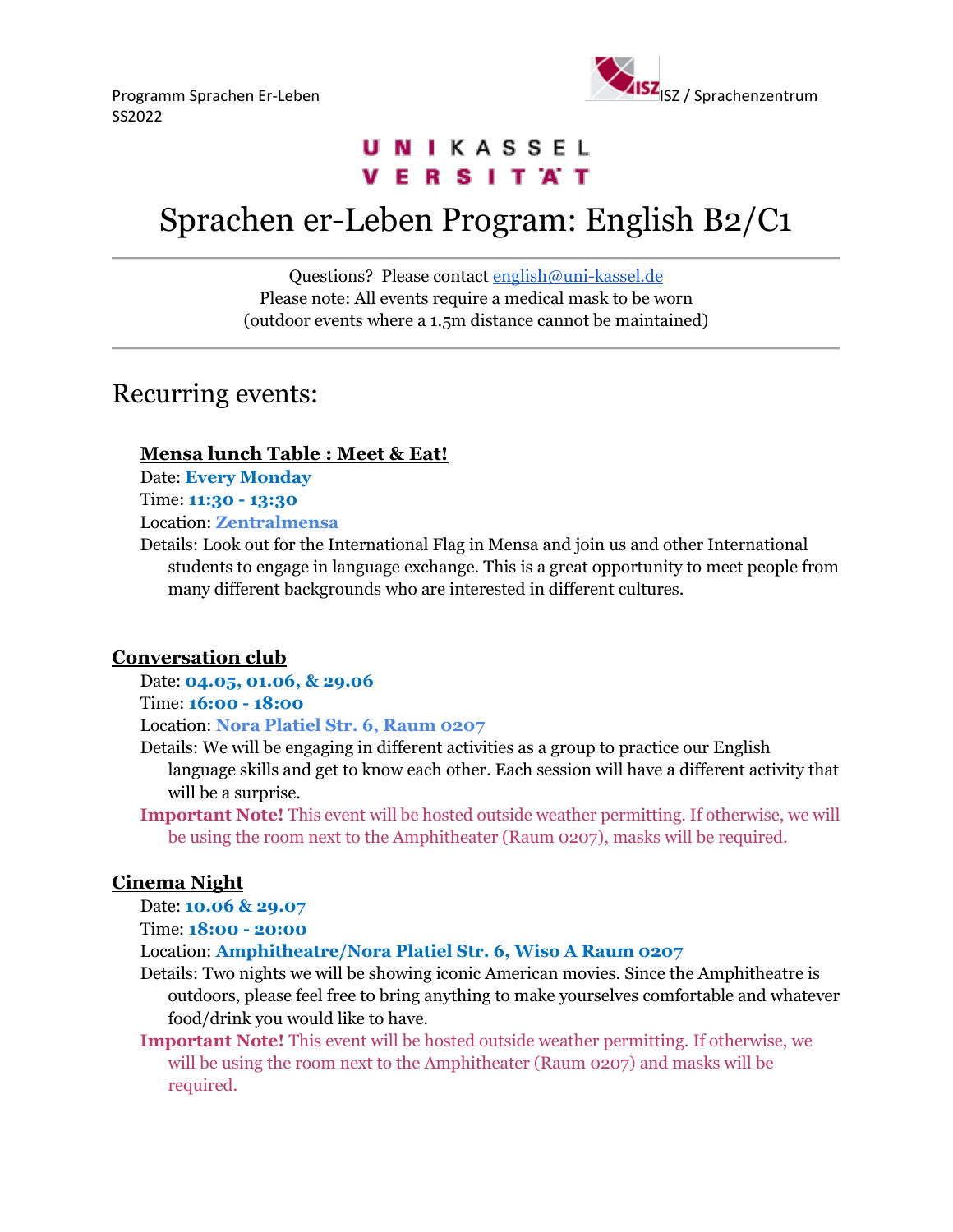SS2022



### **Outdoor sports**

Date: **17.05, 20.06, & 18.07**

Time: **16:00 - 17:30**

### Location: **Kurt-Wolters Straße 5**

- Details: We will be playing common outdoor group sports games from the United States. So if you've ever been interested in any of those games from movies, come join. Examples of the sports we may do include capture the flag, dodgeball, and flag football. The first iteration of this event (17.05) will occur in conjunction with the German language learning students.
- **Important note!** As this event is outside and involves physical activity, please dress appropriately.

# Singular events:

## **English Play - Breathing Corpses**

Date: **10.05**

Time: **18:15**

Meeting Point: **Kurt-Wolters-Str. 3 in front of the Ingenieurwissenschaften building**

Details: Attend a play performed in English by a small theater group in Kassel. The play is called breathing corpses by Laura Wade. The play starts at 19.00 and we meet in front of the engineering building on campus at 18.15 for testing, leaving promptly from the University at 18.40.

Important notes! A binding registration in advance is required as we must purchase tickets prior to the event and places are limited. Students who do not register and show up are not guaranteed entry and will not have entry costs covered. The registration will be open until the 2nd<sup>th</sup> of Mai.

#### [Please](mailto:Please) write to: english@uni-kassel.de

!! Participation in this event will only be allowed if you are willing to take a COVID self-test at the start of the event. Tests will be provided for you!!

### **Board game night**

Date: **20.05**

Time: **18:00 - 20:00**

Location: **Cafe desasta,** Arnold-Bode-Str. 6 (am Lucius-Burckhardt-Platz, Moritzstr./ Ecke Henschelstraße)

Details: Come play some challenging English language board or tabletop games as a group. Important note!! Participation in this event will only be allowed if you are willing to take a

COVID self-test at the start of the event. Tests will be provided for you.